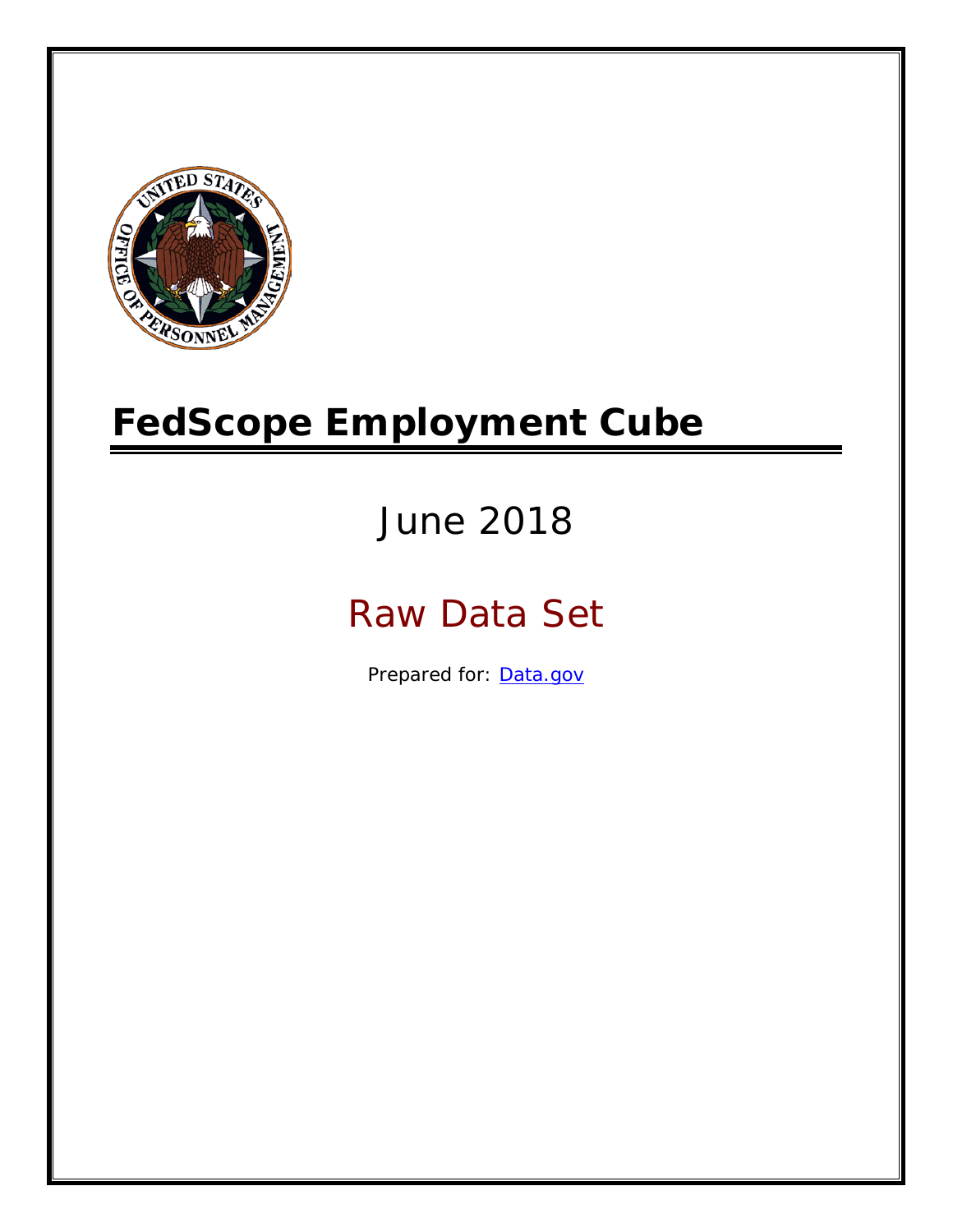

## **Table of Contents**

| $\mathbf{1}$   |           | <b>OVERVIEW</b>                                | 3              |
|----------------|-----------|------------------------------------------------|----------------|
|                | 1.1       | Purpose                                        | 3              |
|                | 1.2       | <b>Scope</b>                                   | 3              |
| $\overline{2}$ |           | <b>RAW DATA SET FILE</b>                       | 3              |
|                |           | 2.1 FACTDATA                                   | 3              |
| 3              |           | <b>DIMENSION TRANSLATIONS FILES</b>            | 5              |
|                | 3.1       | Agency                                         | 5              |
|                | 3.2       | Location                                       | 6              |
|                | 3.3       | Age                                            | 6              |
|                | 3.4       | <b>Education Level</b>                         | $\overline{7}$ |
|                | 3.5       | <b>General Schedule &amp; Equivalent Grade</b> | 8              |
|                | 3.6       | <b>Length of Service</b>                       | 8              |
|                | 3.7       | Occupation                                     | 9              |
|                | 3.8       | <b>Occupation Category</b>                     | 9              |
|                | 3.9       | Pay Plan & Grade                               | 10             |
|                | 3.10      | <b>Salary Level</b>                            | 10             |
|                |           | 3.11 STEM Occupations                          | 11             |
|                |           | 3.12 Supervisory Status                        | 11             |
|                |           | 3.13 Type of Appointment                       | 12             |
|                |           | 3.14 Work Schedule                             | 12             |
|                |           | 3.15 Work Status                               | 13             |
|                | 3.16 Date |                                                | 13             |
|                |           | 3.17 Employment                                | 14             |
|                |           | 3.18 Average Salary                            | 14             |
|                |           | 3.19 Average Length of Service                 | 14             |
| 4              |           | <b>DATA DEFINITIONS</b>                        | 15             |
|                | 4.1       | Agency                                         | 15             |
|                | 4.2       | Location                                       | 15             |
|                | 4.3       | Age                                            | 15             |
|                | 4.4       | <b>Education Level</b>                         | 15             |
|                | 4.5       | <b>General Schedule &amp; Equivalent Grade</b> | 15             |
|                | 4.6       | <b>Length of Service</b>                       | 15             |
|                | 4.7       | Occupation                                     | 15             |
|                | 4.8       | <b>Occupation Category</b>                     | 15             |
|                | 4.9       | Pay Plan & Grade                               | 16             |
|                | 4.10      | <b>Salary Level</b>                            | 16             |
|                | 4.11      | <b>STEM Occupations</b>                        | 16             |
|                | 4.12      | <b>Supervisory Status</b>                      | 16             |
|                | 4.13      | <b>Type of Appointment</b>                     | 16             |
|                | 4.14      | <b>Work Schedule</b>                           | 16             |

Source: FedScope [\(https://www.fedscope.opm.gov/\)](https://www.fedscope.opm.gov/) 1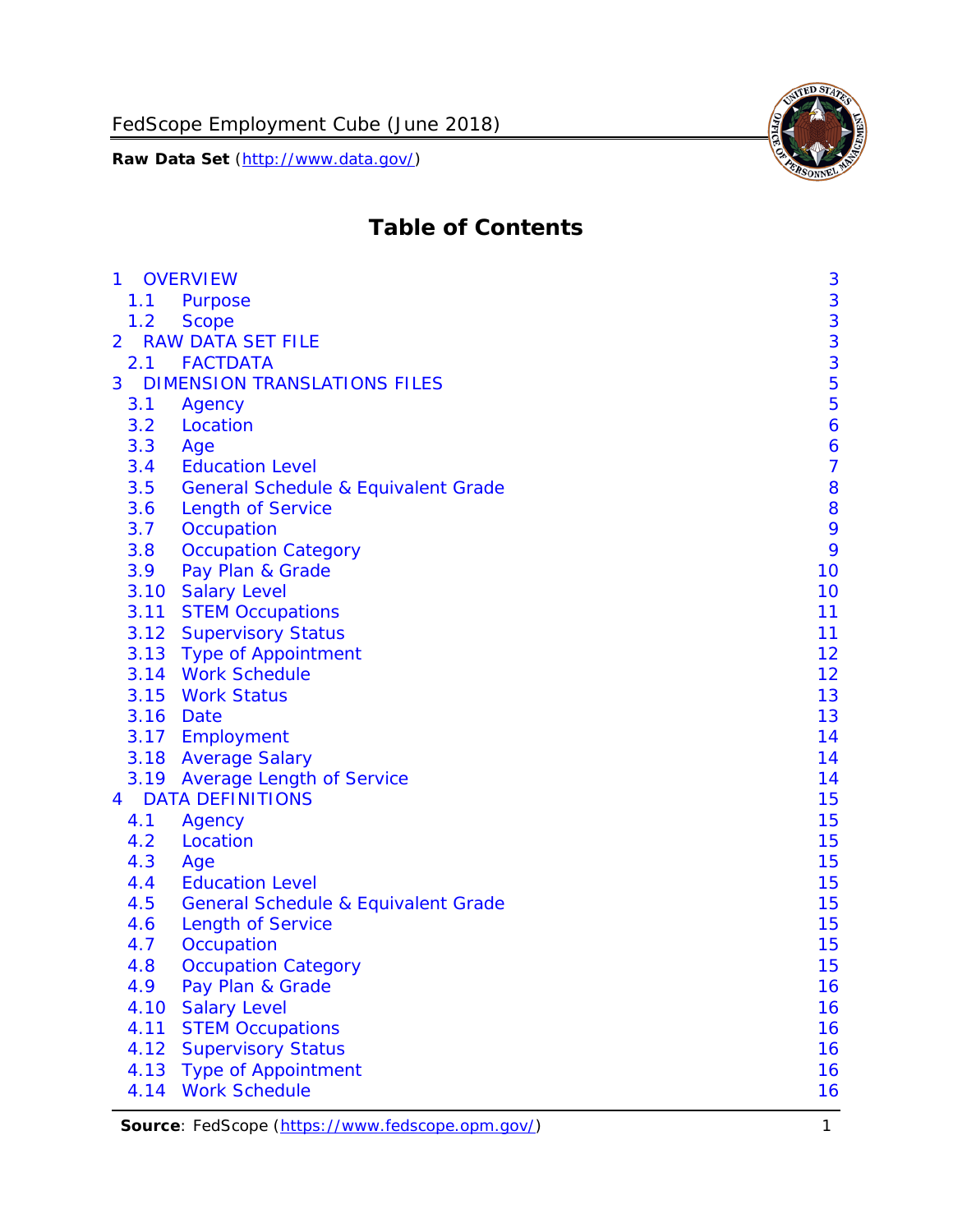FedScope Employment Cube (June 2018)

**Raw Data Set** (http://www.data.gov/)

|               | 4.15 Work Status                                    | 16. |
|---------------|-----------------------------------------------------|-----|
|               | 4.16 Date                                           | 16  |
|               | 4.17 Employment                                     | 17  |
|               | 4.18 Average Salary                                 | 17  |
|               | 4.19 Average Length of Service                      | 17  |
|               | 5 APPENDIX                                          | 18  |
| 5.1           | SAS Program to Read Raw Data Sets for Data Analysis | 18  |
| $5.2^{\circ}$ | <b>FedScope General Public Web Site</b>             | 18. |
|               |                                                     |     |

## **Listing of Tables**

| Table 2.1: FACTDATA.TXT Record Layout   | 4  |
|-----------------------------------------|----|
| Table 3.1: DTagy.txt Record Layout      | 5  |
| Table 3.2: DTloc.txt Record Layout      | 6  |
| Table 3.3: DTagelvl.txt Record Layout   | 6  |
| Table 3.4: DTedlvl.txt Record Layout    | 7  |
| Table 3.5: DTgsegrd.txt Record Layout   | 8  |
| Table 3.6: DTloslvl.txt Record Layout   | 8  |
| Table 3.7: DTocc.txt Record Layout      | 9  |
| Table 3.8: DTpatco.txt Record Layout    | 9  |
| Table 3.9: DTppgrd.txt Record Layout    | 10 |
| Table 3.10: DTsallvl.txt Record Layout  | 10 |
| Table 3.11: DTstemocc.txt Record Layout | 11 |
| Table 3.12: DTsuper.txt Record Layout   | 11 |
| Table 3.13: DTtoa.txt Record Layout     | 12 |
| Table 3.14: DTwrksch.txt Record Layout  | 12 |
| Table 3.15: DTwkstat.txt Record Layout  | 13 |
| Table 3.16: DTdate.txt Record Layout    | 13 |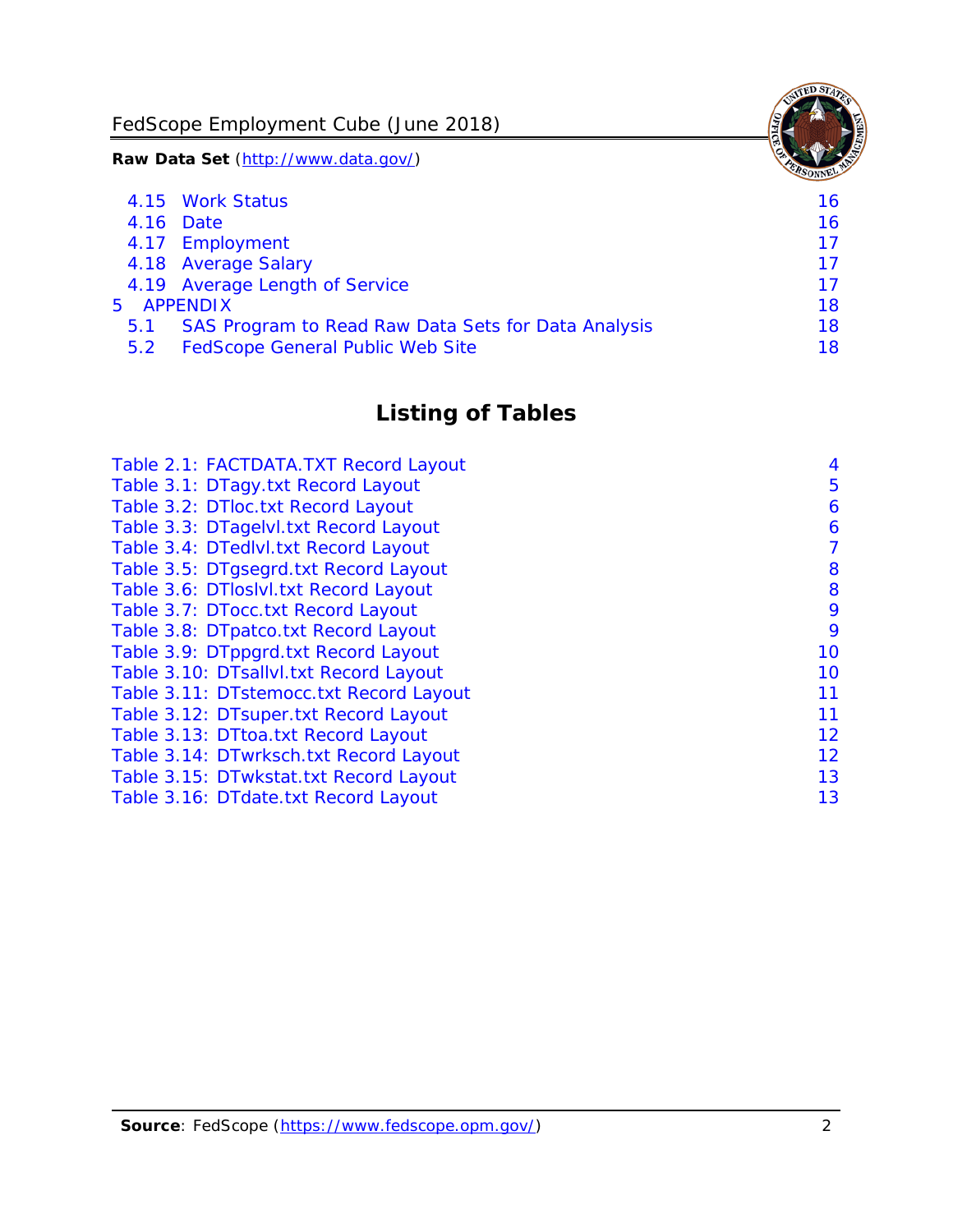

## <span id="page-3-0"></span>**1 OVERVIEW**

#### <span id="page-3-1"></span>*1.1 Purpose*

The purpose of this raw data set is to increase public access to high value, machine readable datasets generated by the U.S. Office of Personnel Management. The FedScope Employment Cube data sets are available via [Data.gov.](http://www.data.gov/)

#### <span id="page-3-2"></span>*1.2 Scope*

The scope of this raw data set includes data elements used in the creation of the FedScope Employment Cube [\(https://www.fedscope.opm.gov/\)](https://www.fedscope.opm.gov/). **NOTE**: Starting in FY 2010, the OPM Statistical Data Mart (SDM) is the source for all FedScope data. The SDM is processed data from the Enterprise Human Resources Integration (EHRI) data warehouse. Data is processed on a quarterly basis (i.e. March, June, September and December).

## <span id="page-3-3"></span>**2 RAW DATA SET FILE**

#### <span id="page-3-4"></span>*2.1 FACTDATA*

This "**delimited**" (comma separated value (**CSV**)) raw data set provides employee population data as of June 2018. Each column value is separated by a "**comma**" from the next column's value and each row starts a new record. Each record contains 20 data elements. The record layout for FACTDATA.TXT is depicted in [Table 2.1](#page-4-0) below: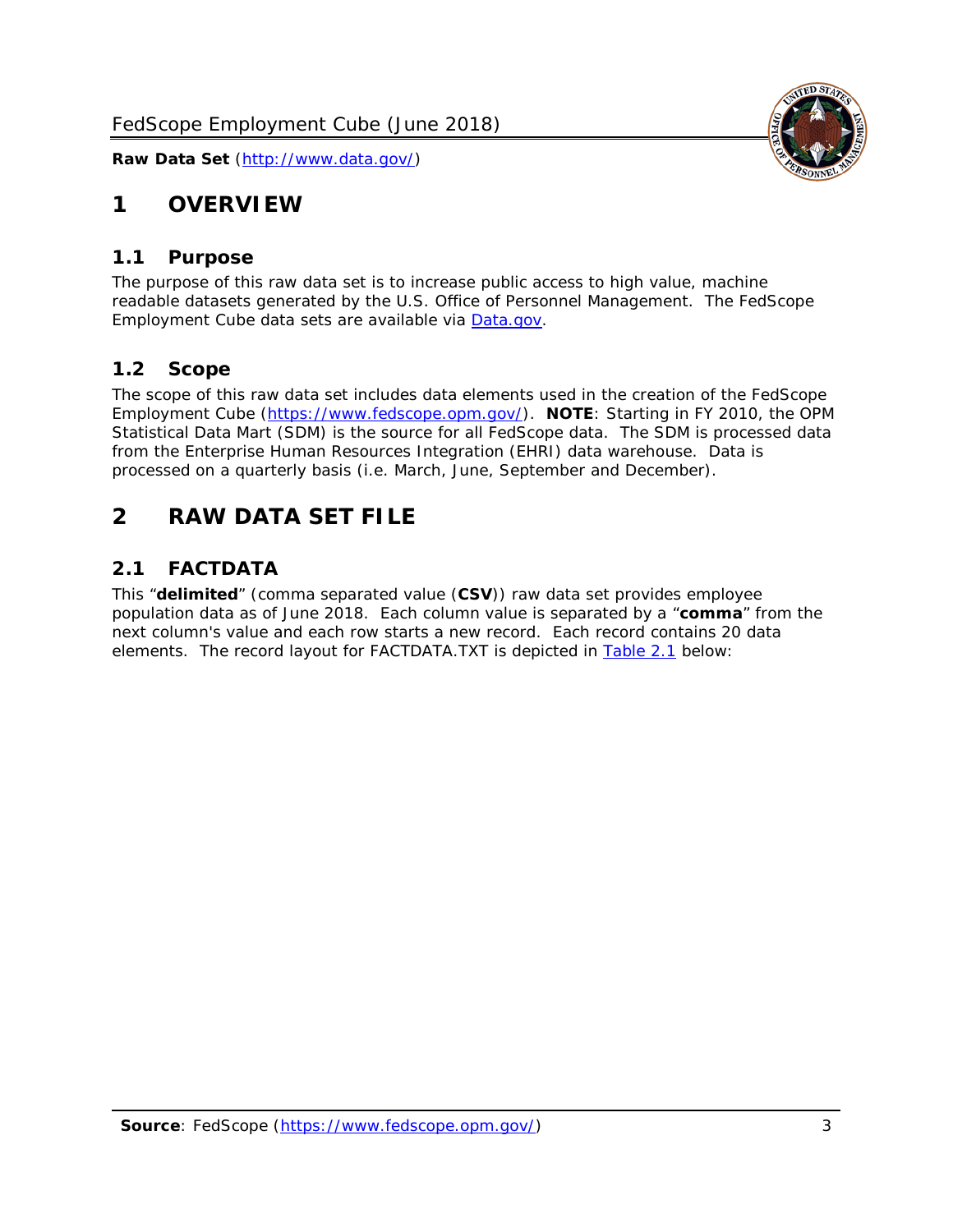<span id="page-4-0"></span>

#### **Table 2.1: FACTDATA.TXT Record Layout**

**NOTE**: If importing this table (data set) into Excel, change the "column data format" for columns 1-17 from "General" to "Text". Columns 18-20 can be imported as "General" data format. In Excel, the "General" data format converts numeric values to numbers. Columns 1-17 are TEXT fields; Columns 18-20 are NUMERIC fields.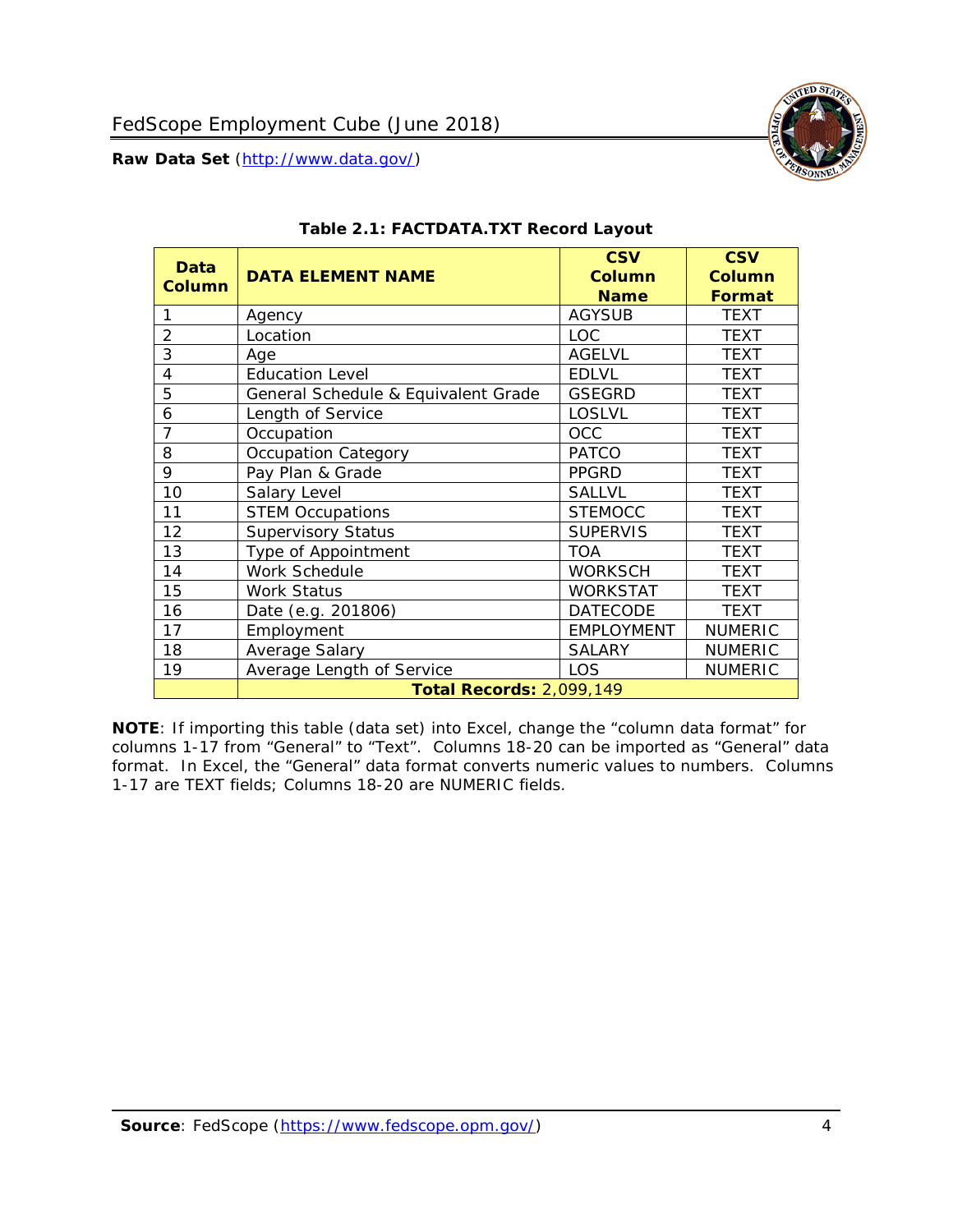

## <span id="page-5-0"></span>**3 DIMENSION TRANSLATIONS FILES**

#### <span id="page-5-1"></span>*3.1 Agency*

This "**delimited**" (comma separated value (**CSV**)) data file provides translations for the agency data element contained in the employee population data file (FACTDATA.TXT). See [Table 2.1.](#page-4-0) Each column value is separated by a "**comma**" from the next column's value and each row starts a new record. Each record contains 6 data elements. The record layout for DTagy.txt is depicted in **[Table 3.1](#page-5-2)** below:

<span id="page-5-2"></span>

| Data<br><b>Column</b>     | <b>DATA ELEMENT NAME</b>       | <b>CSV</b><br>Column<br><b>Name</b> | <b>CSV</b><br>Column<br>Format |
|---------------------------|--------------------------------|-------------------------------------|--------------------------------|
|                           | Agency Type                    | <b>AGYTYP</b>                       | <b>TEXT</b>                    |
|                           | <b>Agency Type Translation</b> | <b>AGYTYPT</b>                      | <b>TEXT</b>                    |
| 3                         | Agency                         | AGY                                 | <b>TEXT</b>                    |
|                           | <b>Agency Translation</b>      | <b>AGYT</b>                         | <b>TEXT</b>                    |
| 5                         | Agency Sub element             | <b>AGYSUB</b>                       | <b>TEXT</b>                    |
| 6                         | Agency Sub element Translation | <b>AGYSUBT</b>                      | <b>TEXT</b>                    |
| <b>Total Records: 529</b> |                                |                                     |                                |

#### **Table 3.1: DTagy.txt Record Layout**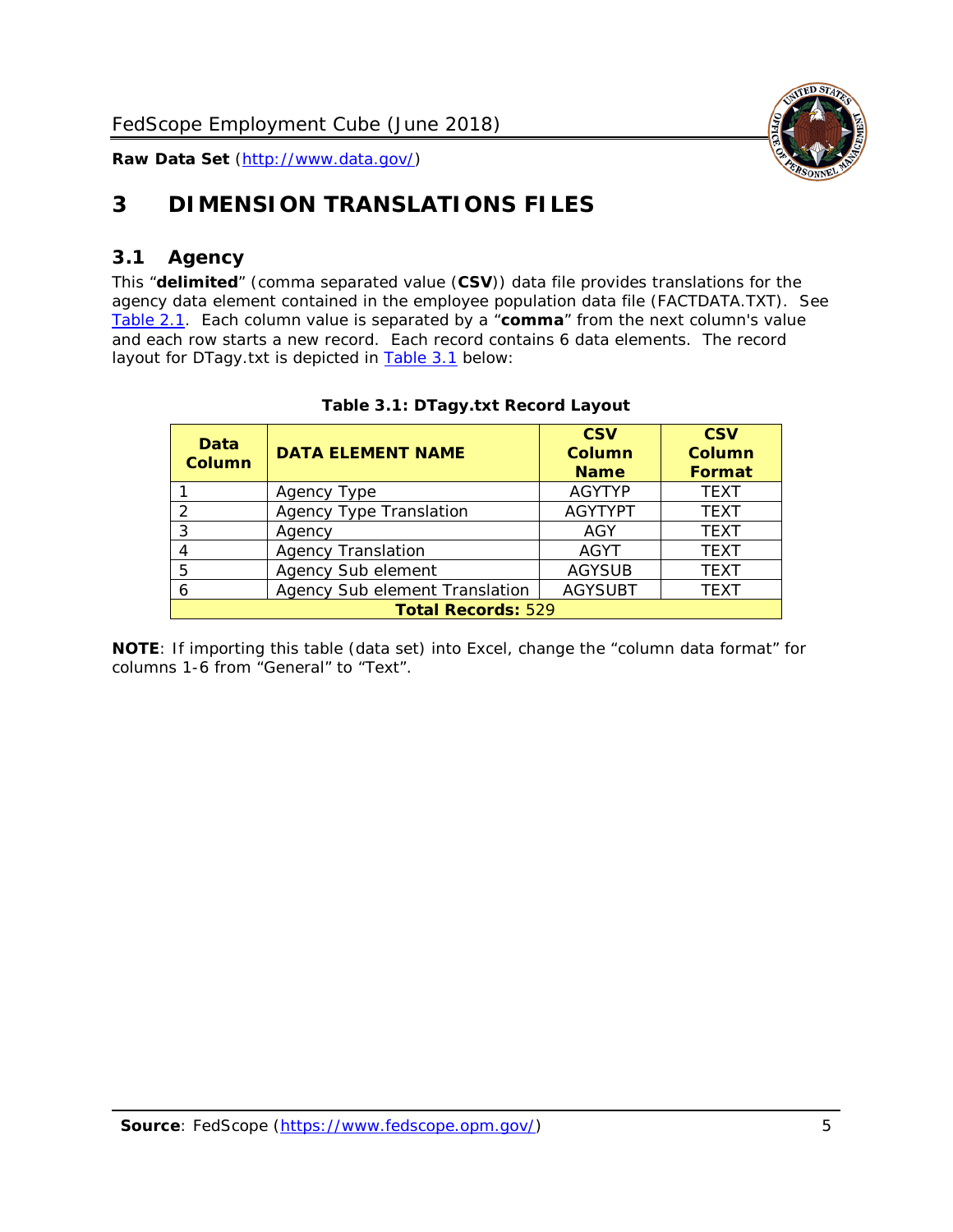#### <span id="page-6-0"></span>*3.2 Location*

This "**delimited**" (comma separated value (**CSV**)) data file provides translations for the location data element contained in the employee population data file (FACTDATA.TXT). See [Table 2.1.](#page-4-0) Each column value is separated by a "**comma**" from the next column's value and each row starts a new record. Each record contains 4 data elements. The record layout for DTloc.txt is depicted in [Table 3.2](#page-6-2) below:

<span id="page-6-2"></span>

| Data<br><b>Column</b>     | <b>DATA ELEMENT NAME</b>         | <b>CSV</b><br><b>Column</b><br><b>Name</b> | <b>CSV</b><br><b>Column</b><br>Format |  |
|---------------------------|----------------------------------|--------------------------------------------|---------------------------------------|--|
|                           | Location Type                    | <b>LOCTYP</b>                              | <b>TEXT</b>                           |  |
|                           | Location Type Translation        | <b>LOCTYPT</b>                             | <b>TEXT</b>                           |  |
| <u>ົ</u>                  | State/Country                    | <b>LOC</b>                                 | <b>TFXT</b>                           |  |
|                           | <b>State/Country Translation</b> | <b>LOCT</b>                                | <b>TEXT</b>                           |  |
| <b>Total Records: 222</b> |                                  |                                            |                                       |  |

**Table 3.2: DTloc.txt Record Layout**

**NOTE**: If importing this table (data set) into Excel, change the "column data format" for columns 1-4 from "General" to "Text".

#### <span id="page-6-1"></span>*3.3 Age*

This "**delimited**" (comma separated value (**CSV**)) data file provides translations for the age data element contained in the employee population data file (FACTDATA.TXT). See Table [2.1.](#page-4-0) Each column value is separated by a "**comma**" from the next column's value and each row starts a new record. Each record contains 2 data elements. The record layout for DTagelvl.txt is depicted in [Table 3.3](#page-6-3) below:

<span id="page-6-3"></span>

| Data<br>Column           | <b>DATA ELEMENT NAME</b> | <b>CSV</b><br>Column<br><b>Name</b> | <b>CSV</b><br>Column<br><b>Format</b> |
|--------------------------|--------------------------|-------------------------------------|---------------------------------------|
|                          | Aae                      | AGFI VI                             | TFXT                                  |
|                          | Age Translation          | AGFI VI T                           | TFXT                                  |
| <b>Total Records: 12</b> |                          |                                     |                                       |

| Table 3.3: DTagelvl.txt Record Layout |  |
|---------------------------------------|--|
|---------------------------------------|--|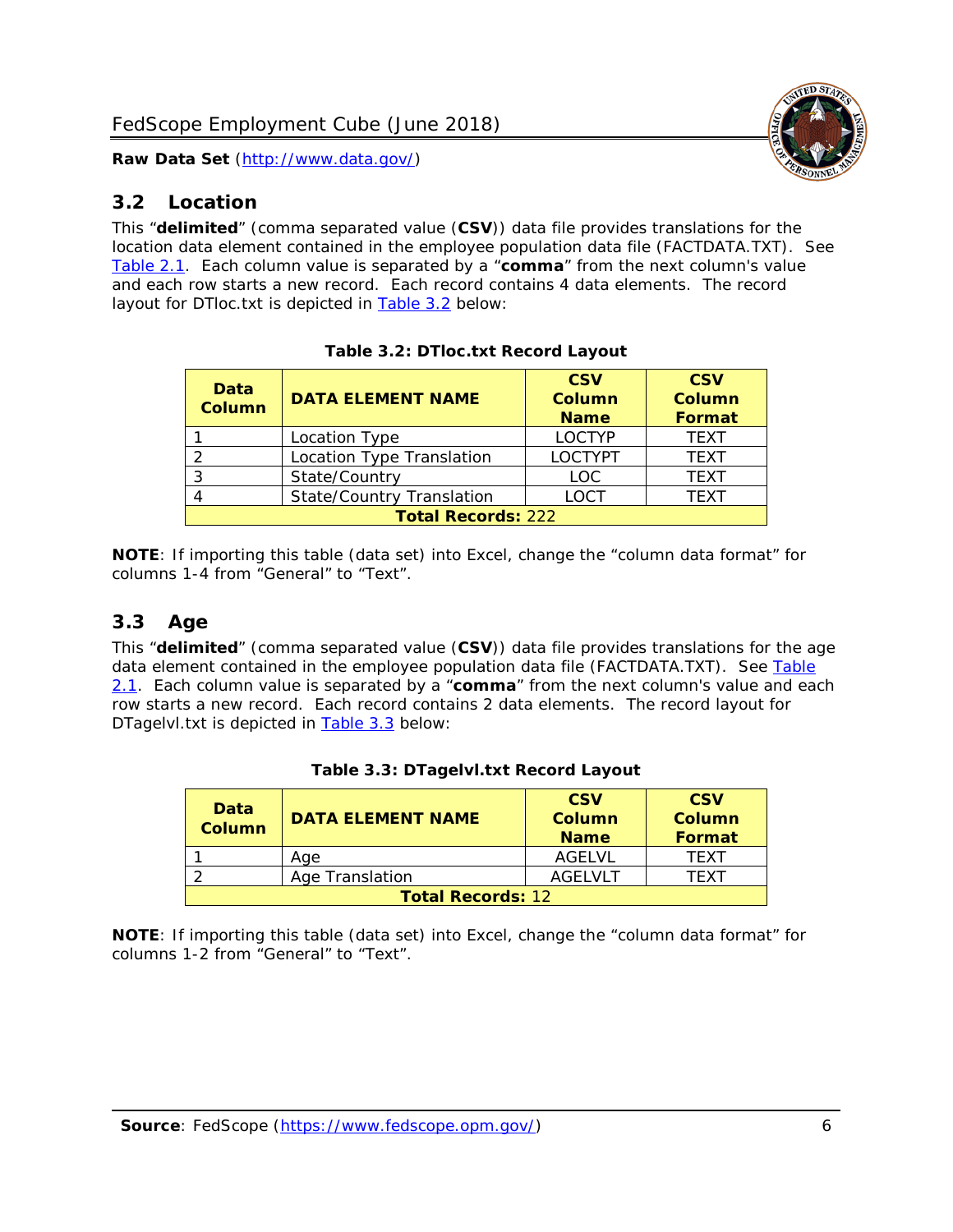

#### <span id="page-7-0"></span>*3.4 Education Level*

This "**delimited**" (comma separated value (**CSV**)) data file provides translations for the education level data element contained in the employee population data file (FACTDATA.TXT). See [Table 2.1.](#page-4-0) Each column value is separated by a "**comma**" from the next column's value and each row starts a new record. Each record contains 4 data elements. The record layout for DTedlvl.txt is depicted in [Table 3.4](#page-7-1) below:

<span id="page-7-1"></span>

| Data<br><b>Column</b>    | <b>DATA ELEMENT NAME</b>                | <b>CSV</b><br><b>Column</b><br><b>Name</b> | <b>CSV</b><br><b>Column</b><br><b>Format</b> |  |
|--------------------------|-----------------------------------------|--------------------------------------------|----------------------------------------------|--|
|                          | <b>Education Level Type</b>             | <b>EDLVLTYP</b>                            | <b>TEXT</b>                                  |  |
| っ                        | <b>Education Level Type Translation</b> | <b>EDLVLTYPT</b>                           | <b>TEXT</b>                                  |  |
| 3                        | <b>Education Level</b>                  | <b>EDLVL</b>                               | <b>TEXT</b>                                  |  |
|                          | <b>Education Level Translation</b>      | <b>EDLVLT</b>                              | <b>TEXT</b>                                  |  |
| <b>Total Records: 24</b> |                                         |                                            |                                              |  |

#### **Table 3.4: DTedlvl.txt Record Layout**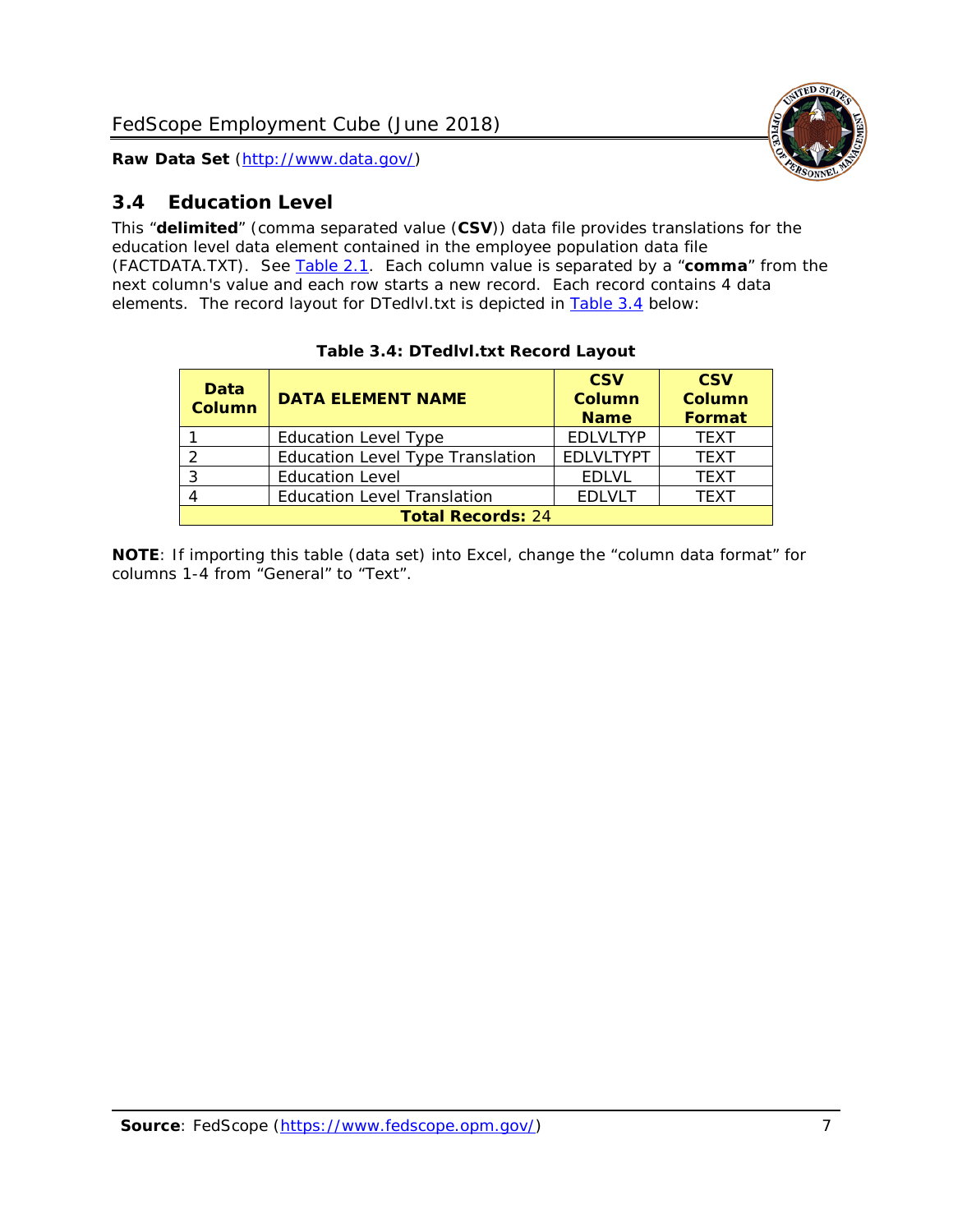

#### <span id="page-8-0"></span>*3.5 General Schedule & Equivalent Grade*

This "**delimited**" (comma separated value (**CSV**)) data file provides translations for the general schedule & equivalent grade data element contained in the employee population data file (FACTDATA.TXT). See [Table 2.1.](#page-4-0) Each column value is separated by a "**comma**" from the next column's value and each row starts a new record. Each record contains 1 data element. The record layout for DTgsegrd.txt is depicted in [Table 3.5](#page-8-2) below:

#### **Table 3.5: DTgsegrd.txt Record Layout**

<span id="page-8-2"></span>

| Data<br>Column           | <b>DATA ELEMENT NAME</b>            | <b>CSV</b><br>Column<br><b>Name</b> | <b>CSV</b><br>Column<br><b>Format</b> |
|--------------------------|-------------------------------------|-------------------------------------|---------------------------------------|
|                          | General Schedule & Equivalent Grade | GSEGRD                              | TFXT                                  |
| <b>Total Records: 17</b> |                                     |                                     |                                       |

**NOTE**: If importing this table (data set) into Excel, change the "column data format" for column 1-from "General" to "Text".

### <span id="page-8-1"></span>*3.6 Length of Service*

This "**delimited**" (comma separated value (**CSV**)) data file provides translations for the length of service data element contained in the employee population data file (FACTDATA.TXT). See [Table 2.1.](#page-4-0) Each column value is separated by a "**comma**" from the next column's value and each row starts a new record. Each record contains 2 data elements. The record layout for DTloslvl.txt is depicted in [Table 3.6](#page-8-3) below:

#### **Table 3.6: DTloslvl.txt Record Layout**

<span id="page-8-3"></span>

| Data<br><b>Column</b>    | <b>DATA ELEMENT NAME</b>      | <b>CSV</b><br><b>Column</b><br><b>Name</b> | <b>CSV</b><br>Column<br>Format |  |
|--------------------------|-------------------------------|--------------------------------------------|--------------------------------|--|
|                          | Length of Service             | LOSLVL                                     | TFXT                           |  |
|                          | Length of Service Translation | LOSLVLT                                    | TFXT                           |  |
| <b>Total Records: 11</b> |                               |                                            |                                |  |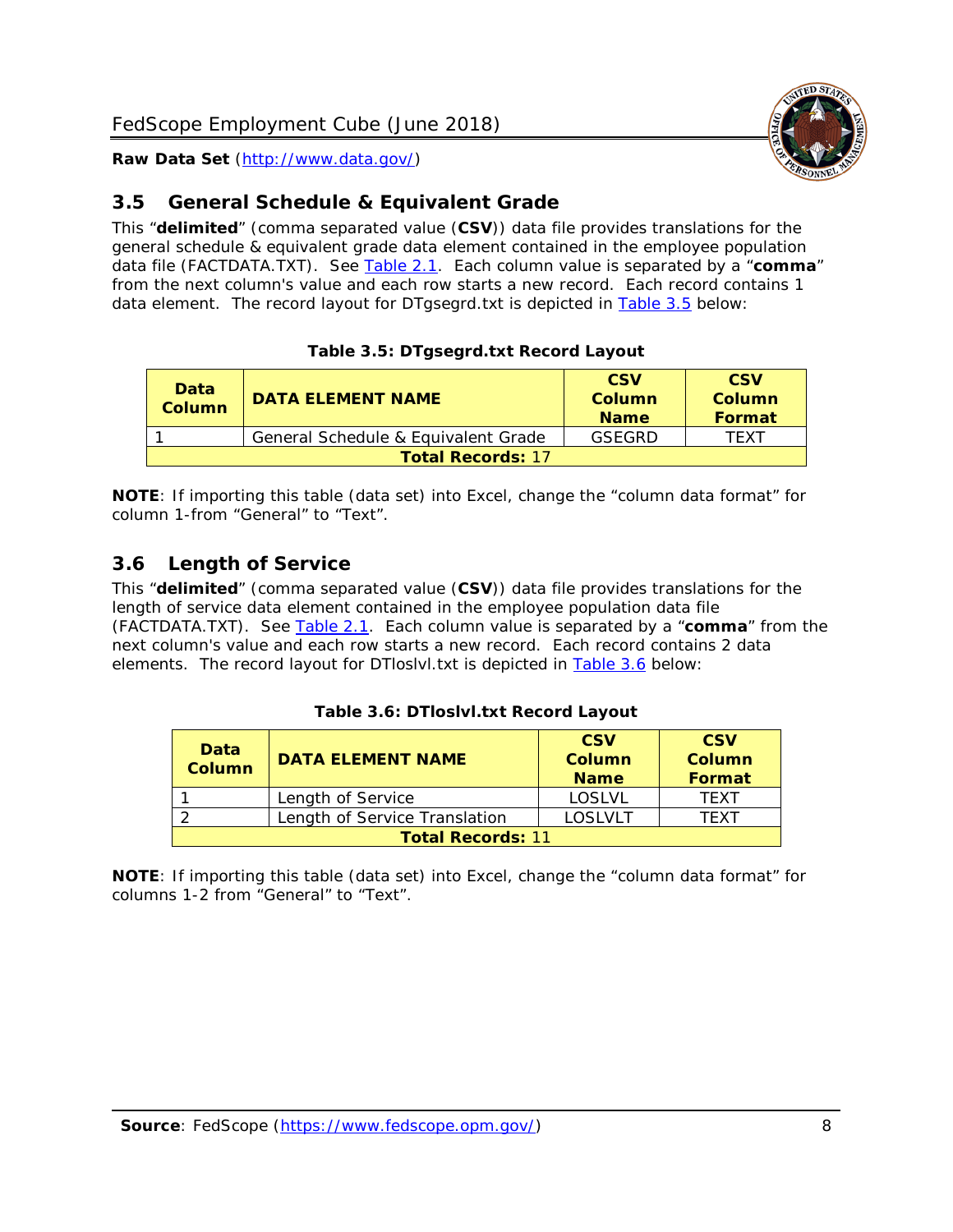#### <span id="page-9-0"></span>*3.7 Occupation*

This "**delimited**" (comma separated value (**CSV**)) data file provides translations for the occupation data element contained in the employee population data file (FACTDATA.TXT). See [Table 2.1.](#page-4-0) Each column value is separated by a "**comma**" from the next column's value and each row starts a new record. Each record contains 6 data elements. The record layout for DTocc.txt is depicted in [Table 3.7](#page-9-2) below:

<span id="page-9-2"></span>

| Data<br><b>Column</b>     | <b>DATA ELEMENT NAME</b>             | <b>CSV</b><br><b>Column</b><br><b>Name</b> | <b>CSV</b><br>Column<br>Format |
|---------------------------|--------------------------------------|--------------------------------------------|--------------------------------|
|                           | Occupation Type                      | <b>OCCTYP</b>                              | <b>TEXT</b>                    |
| 2                         | Occupation Type Translation          | <b>OCCTYPT</b>                             | <b>TEXT</b>                    |
| 3                         | <b>Occupation Family</b>             | <b>OCCFAM</b>                              | <b>TEXT</b>                    |
|                           | <b>Occupation Family Translation</b> | <b>OCCFAMT</b>                             | <b>TEXT</b>                    |
| 5                         | Occupation                           | <b>OCC</b>                                 | <b>TEXT</b>                    |
| 6                         | <b>Occupation Translation</b>        | <b>OCCT</b>                                | <b>TEXT</b>                    |
| <b>Total Records: 678</b> |                                      |                                            |                                |

**NOTE**: If importing this table (data set) into Excel, change the "column data format" for columns 1-6 from "General" to "Text".

#### <span id="page-9-1"></span>*3.8 Occupation Category*

This "**delimited**" (comma separated value (**CSV**)) data file provides translations for the occupation category data element contained in the employee population data file (FACTDATA.TXT). See [Table 2.1.](#page-4-0) Each column value is separated by a "**comma**" from the next column's value and each row starts a new record. Each record contains 2 data elements. The record layout for DTpatco.txt is depicted in [Table 3.8](#page-9-3) below:

<span id="page-9-3"></span>

| Data<br><b>Column</b>   | <b>DATA ELEMENT NAME</b>        | <b>CSV</b><br>Column<br><b>Name</b> | <b>CSV</b><br>Column<br><b>Format</b> |
|-------------------------|---------------------------------|-------------------------------------|---------------------------------------|
|                         | <b>Occupation Category</b>      | <b>PATCO</b>                        | <b>TFXT</b>                           |
|                         | Occupation Category Translation | <b>PATCOT</b>                       | TFXT                                  |
| <b>Total Records: 7</b> |                                 |                                     |                                       |

|  | Table 3.8: DTpatco.txt Record Layout |  |
|--|--------------------------------------|--|
|  |                                      |  |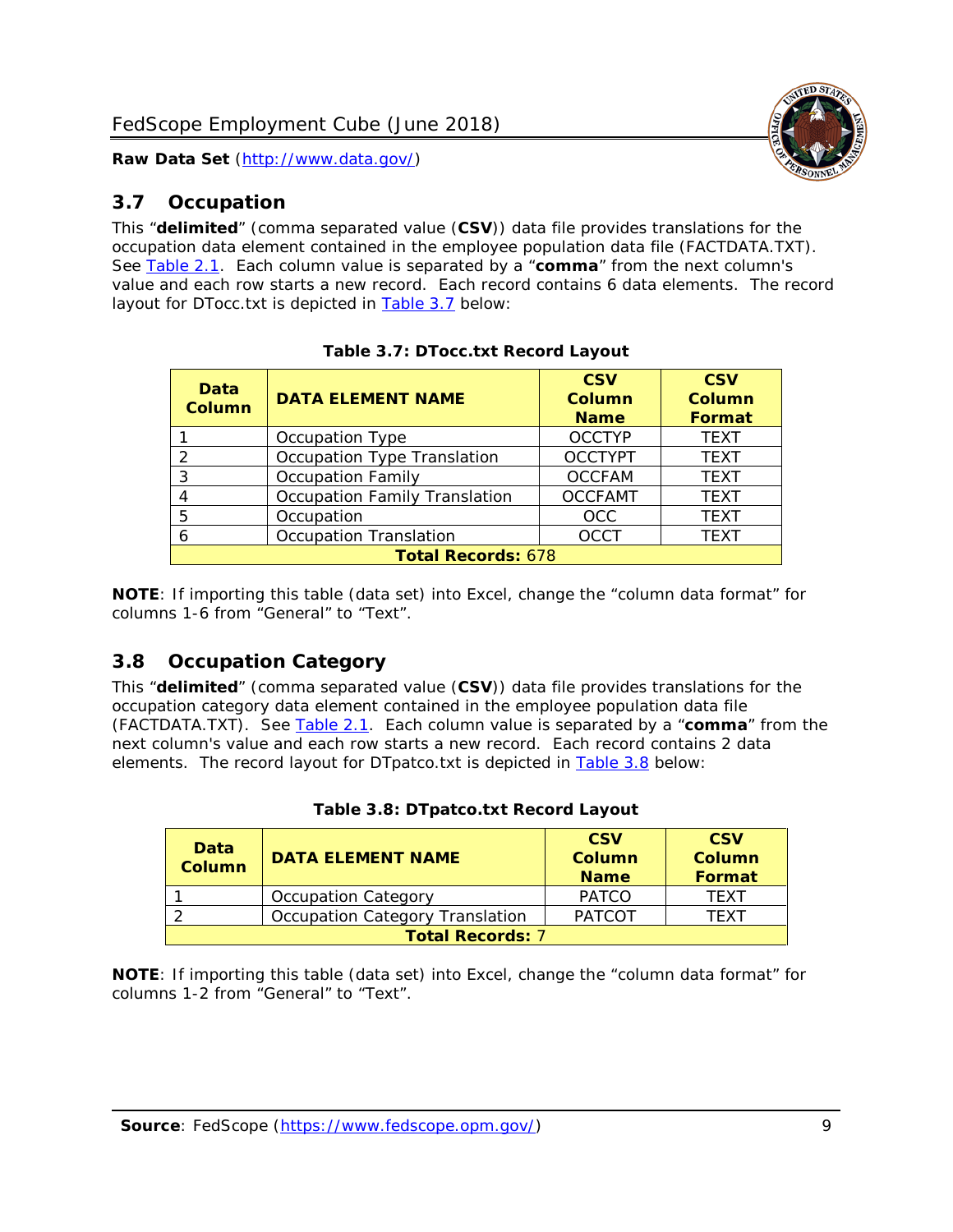

#### <span id="page-10-0"></span>*3.9 Pay Plan & Grade*

This "**delimited**" (comma separated value (**CSV**)) data file provides translations for the pay plan & grade data element contained in the employee population data file (FACTDATA.TXT). See [Table 2.1.](#page-4-0) Each column value is separated by a "**comma**" from the next column's value and each row starts a new record. Each record contains 7 data elements. The record layout for DTppgrd.txt is depicted in [Table 3.9](#page-10-2) below:

<span id="page-10-2"></span>

| Data<br><b>Column</b> | <b>DATA ELEMENT NAME</b>   | <b>CSV</b><br>Column<br><b>Name</b> | <b>CSV</b><br>Column<br><b>Format</b> |  |  |
|-----------------------|----------------------------|-------------------------------------|---------------------------------------|--|--|
|                       | Pay Plan Type              | <b>PPTYP</b>                        | <b>TEXT</b>                           |  |  |
| $\overline{2}$        | Pay Plan Type Translation  | <b>PPTYPT</b>                       | <b>TEXT</b>                           |  |  |
| 3                     | Pay Plan Group             | <b>PPGROUP</b>                      | <b>TEXT</b>                           |  |  |
| 4                     | Pay Plan Group Translation | <b>PPGROUPT</b>                     | <b>TEXT</b>                           |  |  |
| 5                     | Pay Plan                   | <b>PAYPLAN</b>                      | <b>TEXT</b>                           |  |  |
| 6                     | Pay Plan Translation       | PAYPLANT                            | <b>TEXT</b>                           |  |  |
| $\overline{ }$        | Pay Plan & Grade           | <b>PPGRD</b>                        | <b>TEXT</b>                           |  |  |
|                       | <b>Total Records: 993</b>  |                                     |                                       |  |  |

**Table 3.9: DTppgrd.txt Record Layout**

**NOTE**: If importing this table (data set) into Excel, change the "column data format" for columns 1-7 from "General" to "Text".

#### <span id="page-10-1"></span>*3.10 Salary Level*

This "**delimited**" (comma separated value (**CSV**)) data file provides translations for the salary level data element contained in the employee population data file (FACTDATA.TXT). See [Table 2.1.](#page-4-0) Each column value is separated by a "**comma**" from the next column's value and each row starts a new record. Each record contains 2 data elements. The record layout for DTsallvl.txt is depicted in **Table 3.10** below:

<span id="page-10-3"></span>

| Data<br><b>Column</b>    | <b>DATA ELEMENT NAME</b>        | <b>CSV</b><br>Column<br><b>Name</b> | <b>CSV</b><br>Column<br>Format |
|--------------------------|---------------------------------|-------------------------------------|--------------------------------|
|                          | Salary Level                    | <b>SALLVL</b>                       | <b>TFXT</b>                    |
|                          | <b>Salary Level Translation</b> | <b>SAILVIT</b>                      | TFXT                           |
| <b>Total Records: 26</b> |                                 |                                     |                                |

**Table 3.10: DTsallvl.txt Record Layout**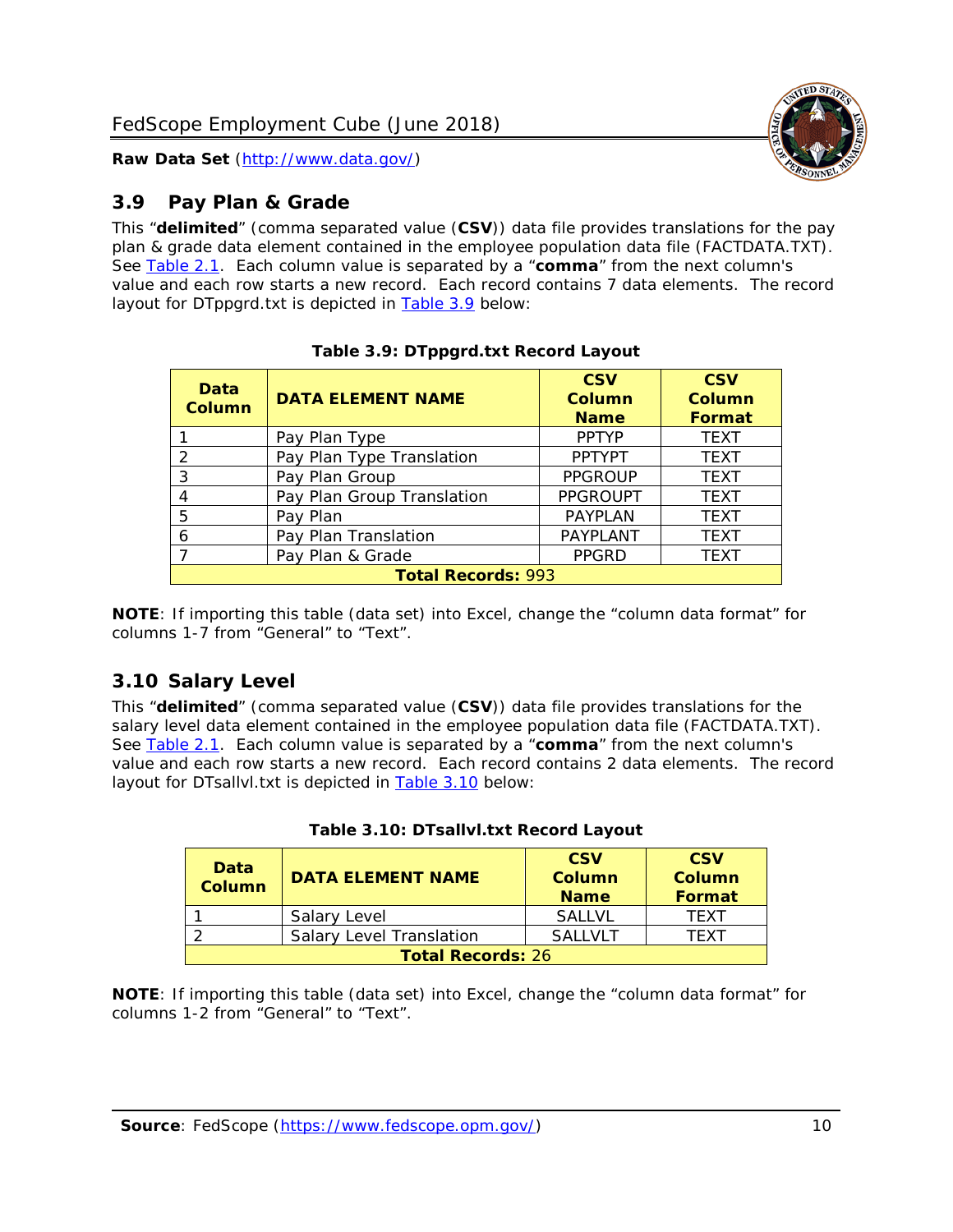

#### <span id="page-11-0"></span>*3.11 STEM Occupations*

This "**delimited**" (comma separated value (**CSV**)) data file provides translations for the STEM occupations data element contained in the employee population data file (FACTDATA.TXT). See [Table 2.1.](#page-4-0) Each column value is separated by a "**comma**" from the next column's value and each row starts a new record. Each record contains 6 data elements. The record layout for DTstemocc.txt is depicted in [Table 3.11](#page-11-2) below:

<span id="page-11-2"></span>

| <b>Data</b><br><b>Column</b> | <b>DATA ELEMENT NAME</b>                     | <b>CSV</b><br>Column<br><b>Name</b> | <b>CSV</b><br><b>Column</b><br>Format |  |  |
|------------------------------|----------------------------------------------|-------------------------------------|---------------------------------------|--|--|
|                              | <b>STEM Occupation Aggregate</b>             | <b>STEMAGG</b>                      | <b>TEXT</b>                           |  |  |
| っ                            | <b>STEM Occupation Aggregate Translation</b> | <b>STEMAGGT</b>                     | <b>TEXT</b>                           |  |  |
| 3                            | <b>STEM Occupation Type</b>                  | <b>STEMTYP</b>                      | <b>TEXT</b>                           |  |  |
| 4                            | <b>STEM Occupation Type Translation</b>      | <b>STEMTYPT</b>                     | <b>TEXT</b>                           |  |  |
| 5                            | <b>STEM Occupation</b>                       | <b>STEMOCC</b>                      | <b>TEXT</b>                           |  |  |
| 6                            | <b>STEM Occupation Translation</b>           | <b>STEMOCCT</b>                     | <b>TEXT</b>                           |  |  |
|                              | <b>Total Records: 101</b>                    |                                     |                                       |  |  |

**Table 3.11: DTstemocc.txt Record Layout**

**NOTE**: If importing this table (data set) into Excel, change the "column data format" for columns 1-6 from "General" to "Text".

#### <span id="page-11-1"></span>*3.12 Supervisory Status*

This "**delimited**" (comma separated value (**CSV**)) data file provides translations for the supervisory status data element contained in the employee population data file (FACTDATA.TXT). See [Table 2.1.](#page-4-0) Each column value is separated by a "**comma**" from the next column's value and each row starts a new record. Each record contains 4 data elements. The record layout for DTsuper.txt is depicted in [Table 3.12](#page-11-3) below:

<span id="page-11-3"></span>

| Data<br><b>Column</b> | <b>DATA ELEMENT NAME</b>              | <b>CSV</b><br><b>Column</b><br><b>Name</b> | <b>CSV</b><br><b>Column</b><br>Format |
|-----------------------|---------------------------------------|--------------------------------------------|---------------------------------------|
|                       | <b>Supervisory Status Type</b>        | <b>SUPERTYP</b>                            | <b>TEXT</b>                           |
|                       | Supervisory Status Type Translation   | <b>SUPERTYPT</b>                           | <b>TEXT</b>                           |
|                       | <b>Supervisory Status</b>             | <b>SUPERVIS</b>                            | <b>TEXT</b>                           |
|                       | <b>Supervisory Status Translation</b> | <b>SUPERVIST</b>                           | <b>TEXT</b>                           |
|                       | <b>Total Records: 7</b>               |                                            |                                       |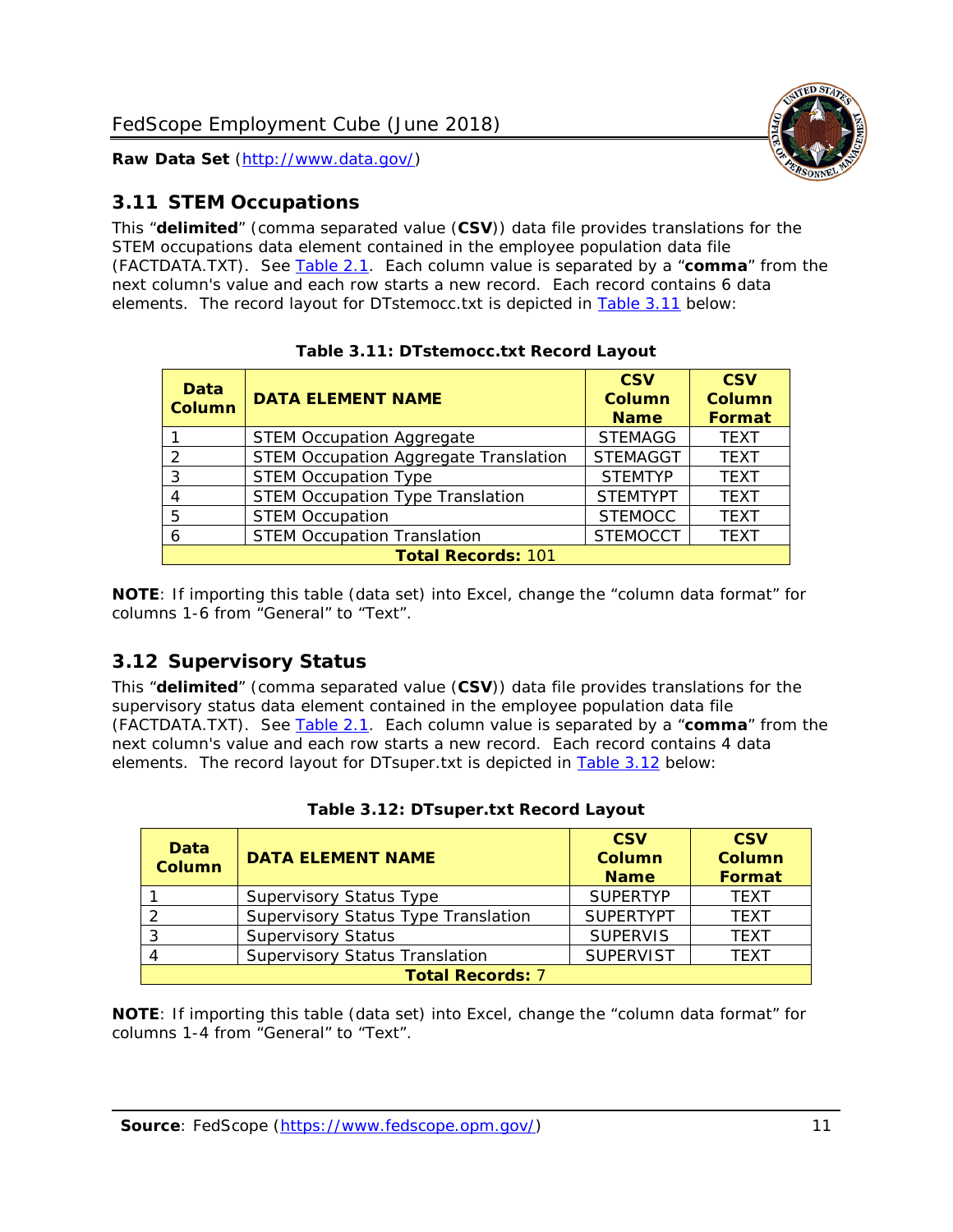

#### <span id="page-12-0"></span>*3.13 Type of Appointment*

This "**delimited**" (comma separated value (**CSV**)) data file provides translations for the type of appointment data element contained in the employee population data file (FACTDATA.TXT). See [Table 2.1.](#page-4-0) Each column value is separated by a "**comma**" from the next column's value and each row starts a new record. Each record contains 4 data elements. The record layout for DTtoa.txt is depicted in [Table 3.13](#page-12-2) below:

<span id="page-12-2"></span>

| <b>Data</b><br><b>Column</b> | <b>DATA ELEMENT NAME</b>             | <b>CSV</b><br><b>Column</b><br><b>Name</b> | <b>CSV</b><br><b>Column</b><br>Format |  |
|------------------------------|--------------------------------------|--------------------------------------------|---------------------------------------|--|
|                              | Type of Appointment Type             | <b>TOATYP</b>                              | <b>TEXT</b>                           |  |
|                              | Type of Appointment Type Translation | <b>TOATYPT</b>                             | <b>TEXT</b>                           |  |
| 3                            | Type of Appointment                  | TOA                                        | <b>TEXT</b>                           |  |
| 4                            | Type of Appointment Translation      | <b>TOAT</b>                                | <b>TFXT</b>                           |  |
| <b>Total Records: 21</b>     |                                      |                                            |                                       |  |

|  | Table 3.13: DTtoa.txt Record Layout |  |
|--|-------------------------------------|--|
|  |                                     |  |

**NOTE**: If importing this table (data set) into Excel, change the "column data format" for columns 1-4 from "General" to "Text".

#### <span id="page-12-1"></span>*3.14 Work Schedule*

This "**delimited**" (comma separated value (**CSV**)) data file provides translations for the work schedule data element contained in the employee population data file (FACTDATA.TXT). See [Table 2.1.](#page-4-0) Each column value is separated by a "**comma**" from the next column's value and each row starts a new record. Each record contains 4 data elements. The record layout for DTwrksch.txt is depicted in [Table 3.14](#page-12-3) below:

<span id="page-12-3"></span>

| <b>Data</b><br><b>Column</b> | <b>DATA ELEMENT NAME</b>       | <b>CSV</b><br><b>Column</b><br><b>Name</b> | <b>CSV</b><br>Column<br><b>Format</b> |  |
|------------------------------|--------------------------------|--------------------------------------------|---------------------------------------|--|
|                              | Work Schedule Type             | <b>WSTYP</b>                               | <b>TEXT</b>                           |  |
| $\mathcal{D}$                | Work Schedule Type Translation | <b>WSTYPT</b>                              | <b>TEXT</b>                           |  |
| -3                           | Work Schedule                  | <b>WORKSCH</b>                             | <b>TFXT</b>                           |  |
|                              | Work Schedule Translation      | <b>WORKSCHT</b>                            | <b>TEXT</b>                           |  |
| <b>Total Records: 12</b>     |                                |                                            |                                       |  |

| Table 3.14: DTwrksch.txt Record Layout |  |
|----------------------------------------|--|
|----------------------------------------|--|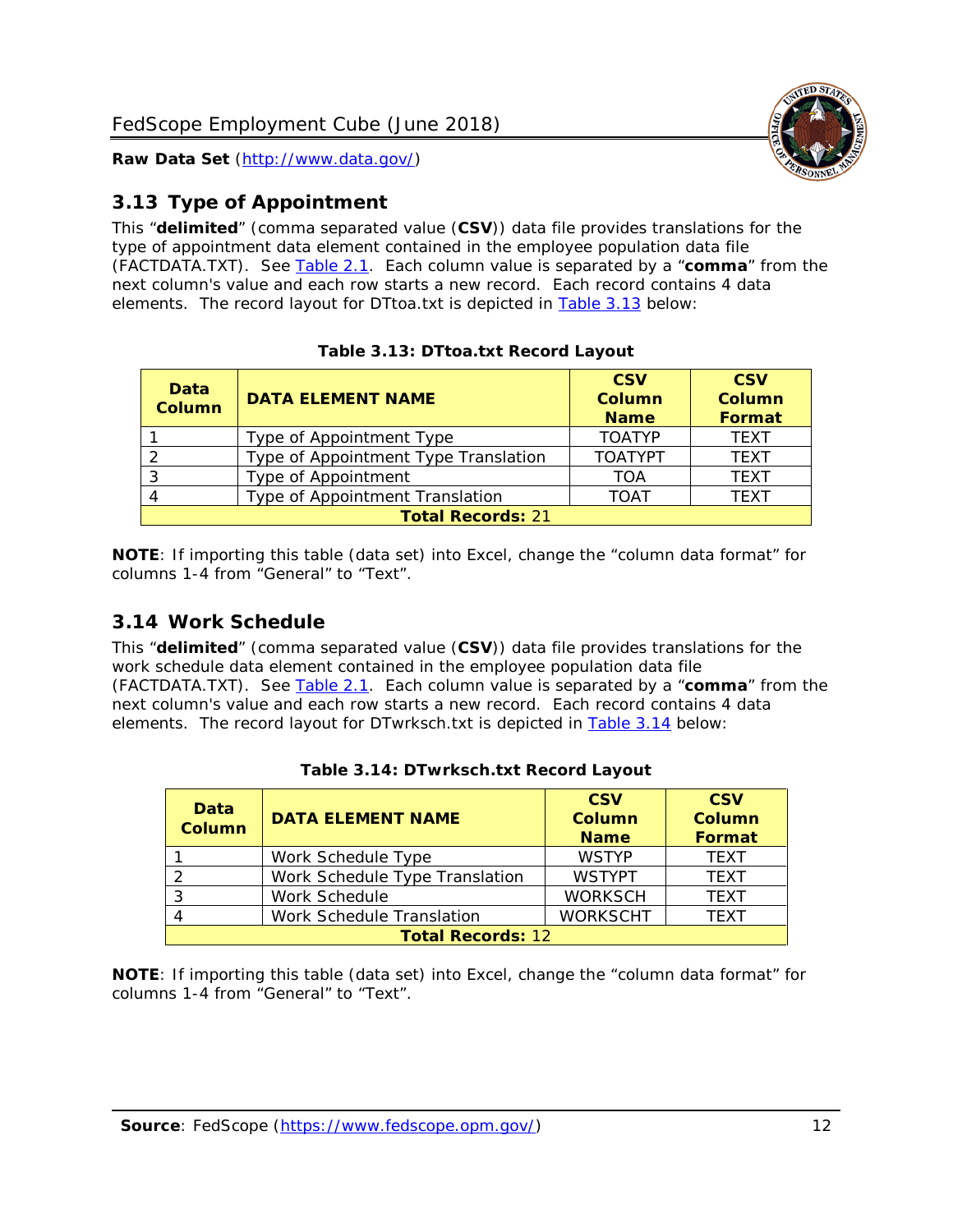#### <span id="page-13-0"></span>*3.15 Work Status*

This "**delimited**" (comma separated value (**CSV**)) data file provides translations for the work status data element contained in the employee population data file (FACTDATA.TXT). See [Table 2.1.](#page-4-0) Each column value is separated by a "**comma**" from the next column's value and each row starts a new record. Each record contains 2 data elements. The record layout for DTwkstat.txt is depicted in [Table 3.15](#page-13-2) below:

<span id="page-13-2"></span>

| <b>Data</b><br><b>Column</b> | <b>DATA ELEMENT NAME</b> | <b>CSV</b><br>Column<br><b>Name</b> | <b>CSV</b><br>Column<br><b>Format</b> |
|------------------------------|--------------------------|-------------------------------------|---------------------------------------|
|                              | <b>Work Status</b>       | <b>WORKSTAT</b>                     | <b>TFXT</b>                           |
|                              | Work Status Translation  | <b>WORKSTATT</b>                    | <b>TFXT</b>                           |
| <b>Total Records: 2</b>      |                          |                                     |                                       |

**Table 3.15: DTwkstat.txt Record Layout**

**NOTE**: If importing this table (data set) into Excel, change the "column data format" for columns 1-2 from "General" to "Text".

#### <span id="page-13-1"></span>*3.16 Date*

This "**delimited**" (comma separated value (**CSV**)) data file provides translations for the status file month date data element contained in the employee population data file (FACTDATA.TXT). See [Table 2.1.](#page-4-0) Each column value is separated by a "**comma**" from the next column's value and each row starts a new record. Each record contains 2 data elements. The record layout for DTdate.txt is depicted in [Table 3.16](#page-13-3) below:

<span id="page-13-3"></span>

| <b>Data</b><br><b>Column</b> | <b>DATA ELEMENT NAME</b> | <b>CSV</b><br>Column<br><b>Name</b> | <b>CSV</b><br>Column<br>Format |
|------------------------------|--------------------------|-------------------------------------|--------------------------------|
|                              | File Date                | <b>DATECODE</b>                     | <b>TFXT</b>                    |
|                              | File Date Translation    | <b>DATECODET</b>                    | TFXT                           |
| <b>Total Records: 1</b>      |                          |                                     |                                |

**Table 3.16: DTdate.txt Record Layout**

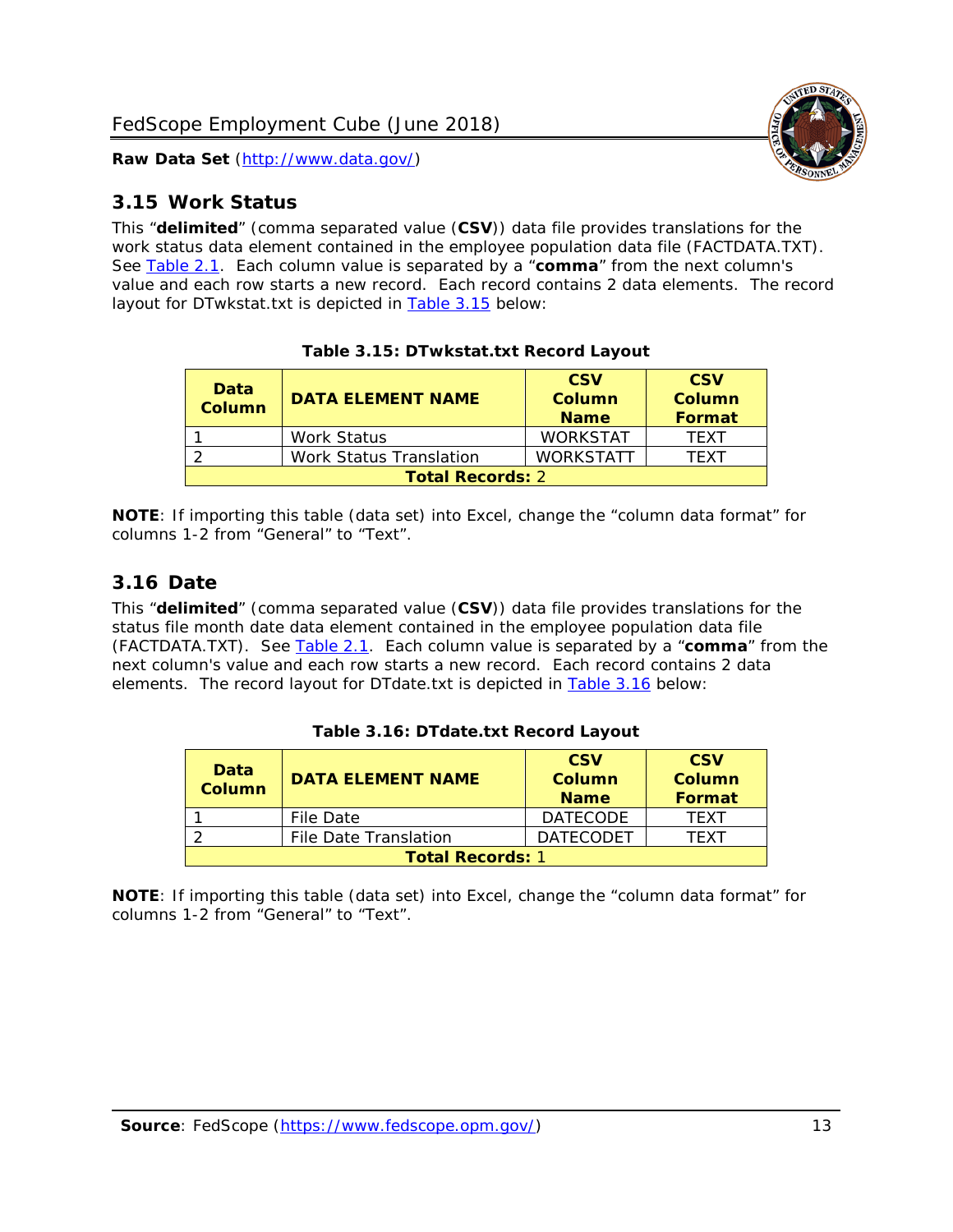### <span id="page-14-0"></span>*3.17 Employment*

There is no translation file for this data element. Every record in the employee population data file (FACTDATA.TXT) contains a value of "1" for this field. See Chapter [4.17](#page-16-8) for definition of [Employment.](#page-17-0)

### <span id="page-14-1"></span>*3.18 Average Salary*

There is no translation file for this data element. See Chapter [4.18](#page-17-1) for definition of Average [Salary](#page-17-1) [Average Salary.](#page-17-1)

#### <span id="page-14-2"></span>*3.19 Average Length of Service*

There is no translation file for this data element. See Chapter [4.19](#page-17-2) for definition of Average **[Length of Service](#page-17-2)** 

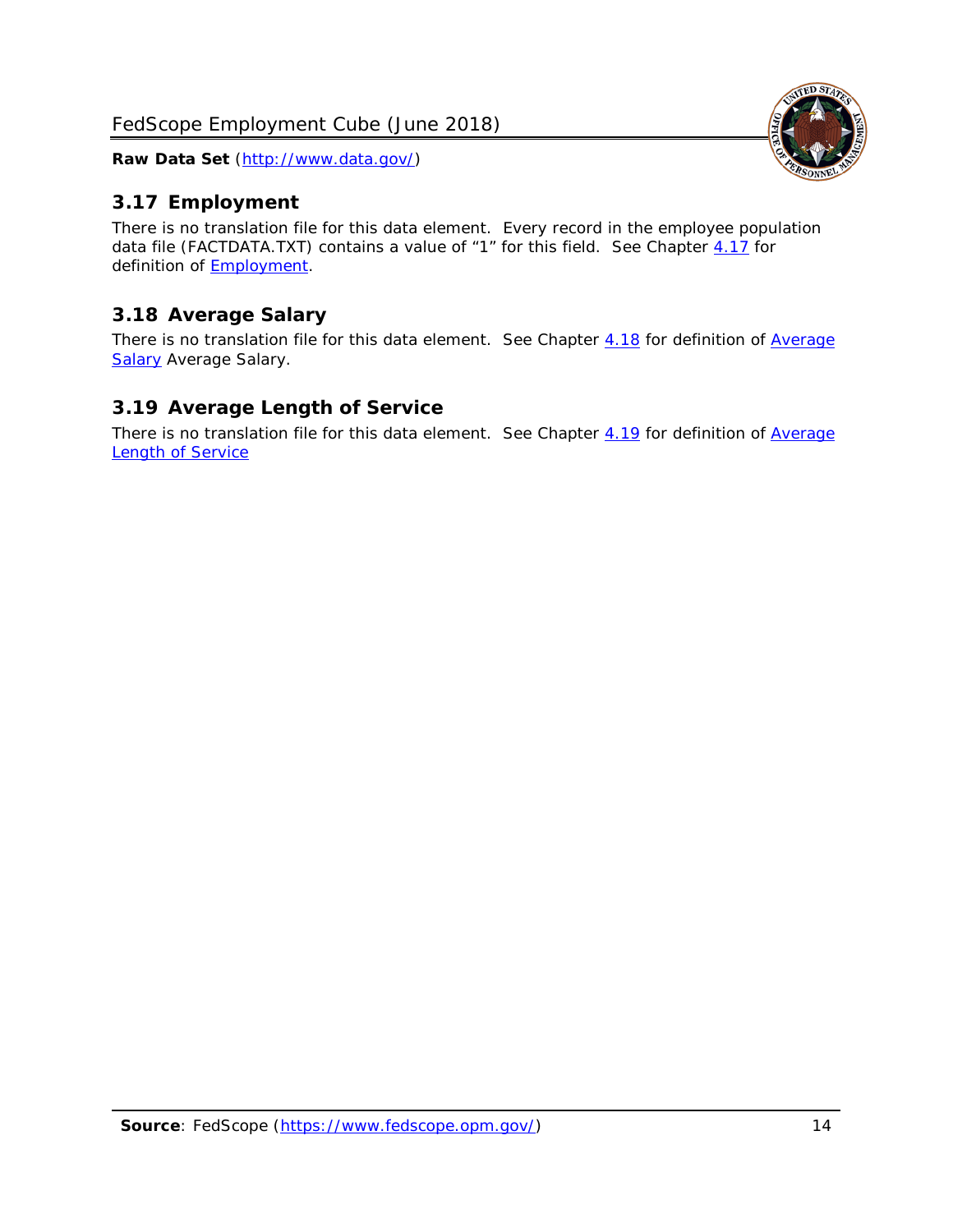## <span id="page-15-0"></span>**4 DATA DEFINITIONS**

#### <span id="page-15-1"></span>*4.1 Agency*

<span id="page-15-2"></span>The employing organization.

#### *4.2 Location*

The official duty station of an employee. Locations in the United States are defined in terms of states. Locations outside the United States are defined in terms of countries and U.S. territories.

#### <span id="page-15-3"></span>*4.3 Age*

An employee's age. Age is displayed in five-year intervals, except for an initial interval of less than 20 years and a final interval of 65 years or more.

#### <span id="page-15-4"></span>*4.4 Education Level*

<span id="page-15-5"></span>The extent of an employee's educational attainment from an accredited institution.

#### *4.5 General Schedule & Equivalent Grade*

The General Schedule grade for pay plans in the General Schedule and Equivalent pay plan category (See [Pay Plan & Grade\)](#page-16-0).

#### <span id="page-15-6"></span>*4.6 Length of Service*

The number of years of Federal civilian employment, creditable military service, and other service made creditable by specific legislation. Length of service is grouped by five-year intervals, except for:

- a. the initial intervals of less than 1 year, 1-2 years, and 3-4 years and
- b. the final interval of 35 years or more.

#### <span id="page-15-7"></span>*4.7 Occupation*

<span id="page-15-8"></span>An employee's occupation as defined by the Office of Personnel Management (OPM).

#### *4.8 Occupation Category*

Occupational categories are defined by the educational requirements of the occupation and the subject matter and level of difficulty or responsibility of the work.

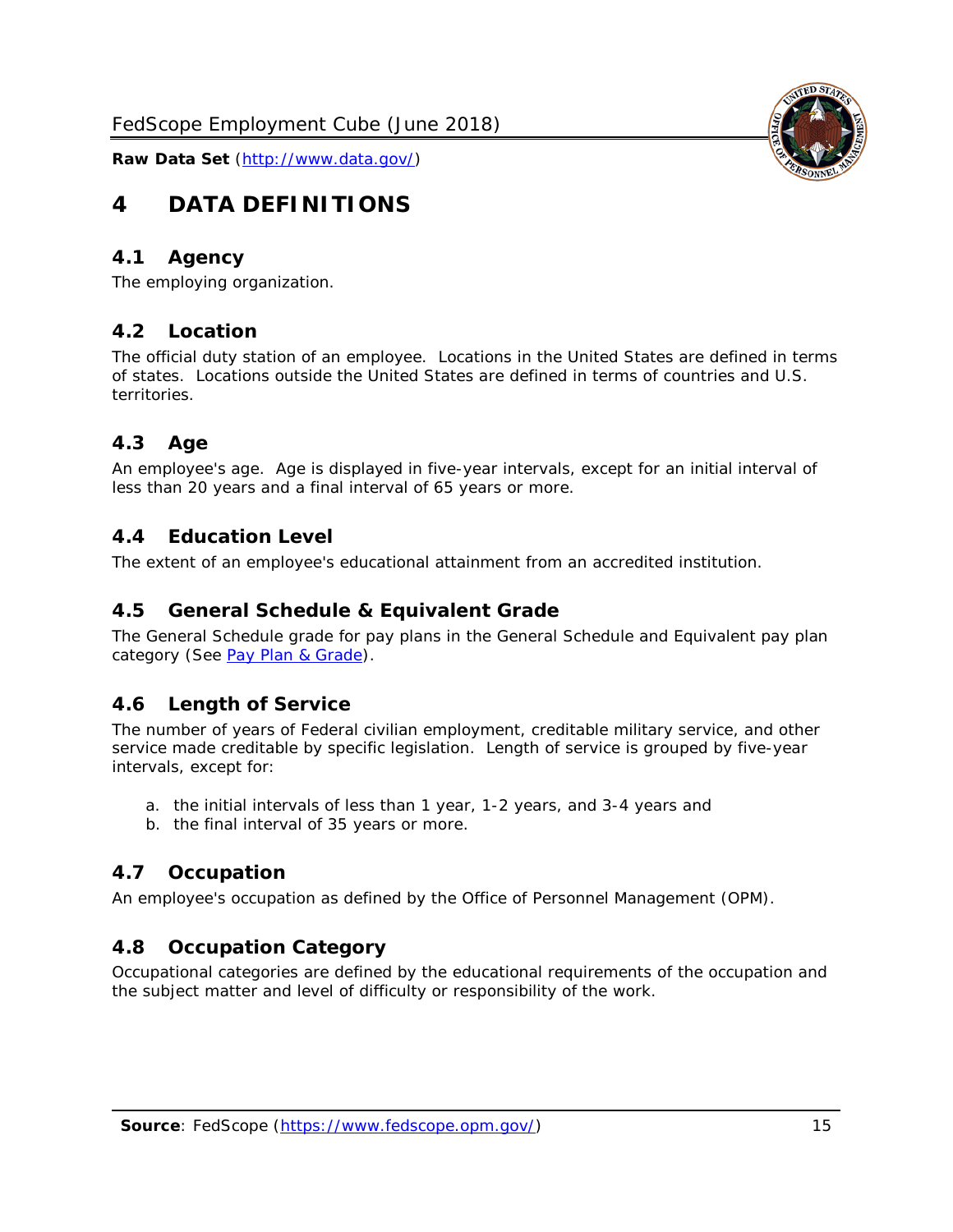#### <span id="page-16-0"></span>*4.9 Pay Plan & Grade*

The pay system and, where applicable, the grade used to determine an employee's basic pay rate. Grade denotes a hierarchical position in a pay plan and is sometimes referred to as level, class, rank, or pay band.

### <span id="page-16-1"></span>*4.10 Salary Level*

An employee's adjusted basic pay, which is an annualized rate of pay. Adjusted basic pay is the sum of an employee's rate of basic pay plus any locality comparability payment and/or special pay adjustment for law enforcement officers. Salaries are grouped by \$10,000 intervals, except for an initial interval of less than \$20,000 and a final interval of \$180,000 or more.

An employee's actual earnings may be more or less than the annualized rate because of factors such as overtime, shift differentials, less than full time work, or leave without pay.

#### <span id="page-16-2"></span>*4.11 STEM Occupations*

Listing of occupations grouped into the following four occupational series:

- 1. **S**cience
- 2. **T**echnology
- 3. **E**ngineering
- 4. **M**athematics

#### <span id="page-16-3"></span>*4.12 Supervisory Status*

The nature of managerial, supervisory, or non-supervisory responsibility assigned to an employee's position.

#### <span id="page-16-4"></span>*4.13 Type of Appointment*

<span id="page-16-5"></span>An employee's appointment in terms of permanence and competitiveness.

#### *4.14 Work Schedule*

<span id="page-16-6"></span>The time basis on which an employee is scheduled to work.

#### *4.15 Work Status*

A combination of Type of Appointment and Work Schedule data elements. The Work Status data element is limited to "Non-Seasonal Full Time Permanent" and "Other Employees".

#### <span id="page-16-7"></span>*4.16 Date*

<span id="page-16-8"></span>The file date (e.g. June 2018 represented by 201806).

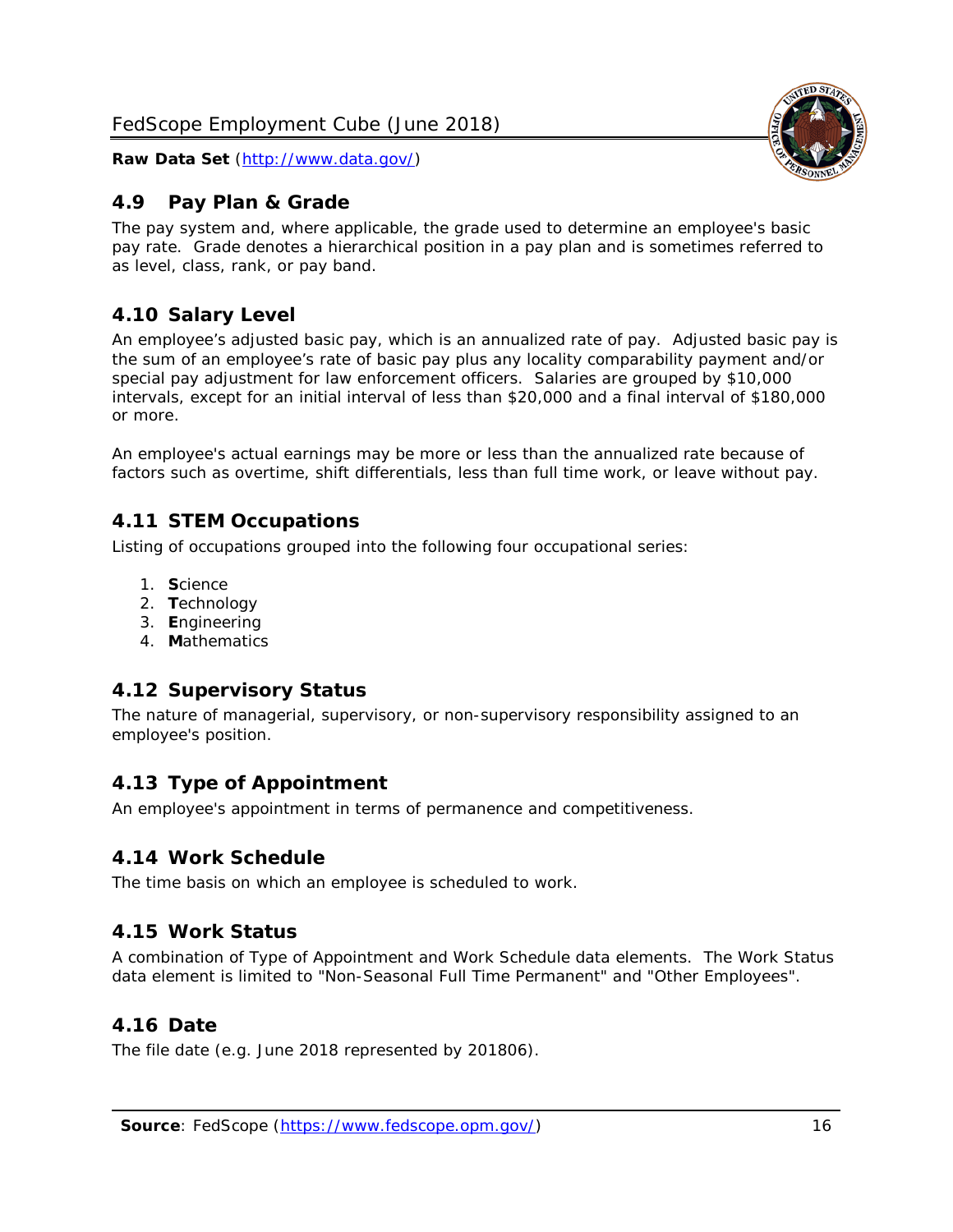#### <span id="page-17-0"></span>*4.17 Employment*

A measure representing the number of employees in pay status at the end of the quarter (or end of the pay period prior to the end of the quarter).

#### <span id="page-17-1"></span>*4.18 Average Salary*

A measure representing the average adjusted basic pay, an annualized rate of pay. Adjusted basic pay is the sum of an employee's rate of basic pay and any locality comparability payment and/or special pay adjustment for law enforcement officers.

An employee's actual earnings may be more or less than the annualized rate because of factors such as overtime, shift differentials, less than full time work, or leave without pay.

Invalid salary values are excluded from the average. A large number of invalid values could invalidate the average. To obtain counts of invalid values, display the data using the Salary Level dimension (See [Salary Level\)](#page-16-1).

#### <span id="page-17-2"></span>*4.19 Average Length of Service*

A measure representing the average number of years of Federal civilian employment and creditable military service.

Invalid values are excluded from the average. A large number of invalid values could invalidate the average. To obtain counts of invalid values, display the data using the Length of Service dimension (See [Length of Service\)](#page-15-6).